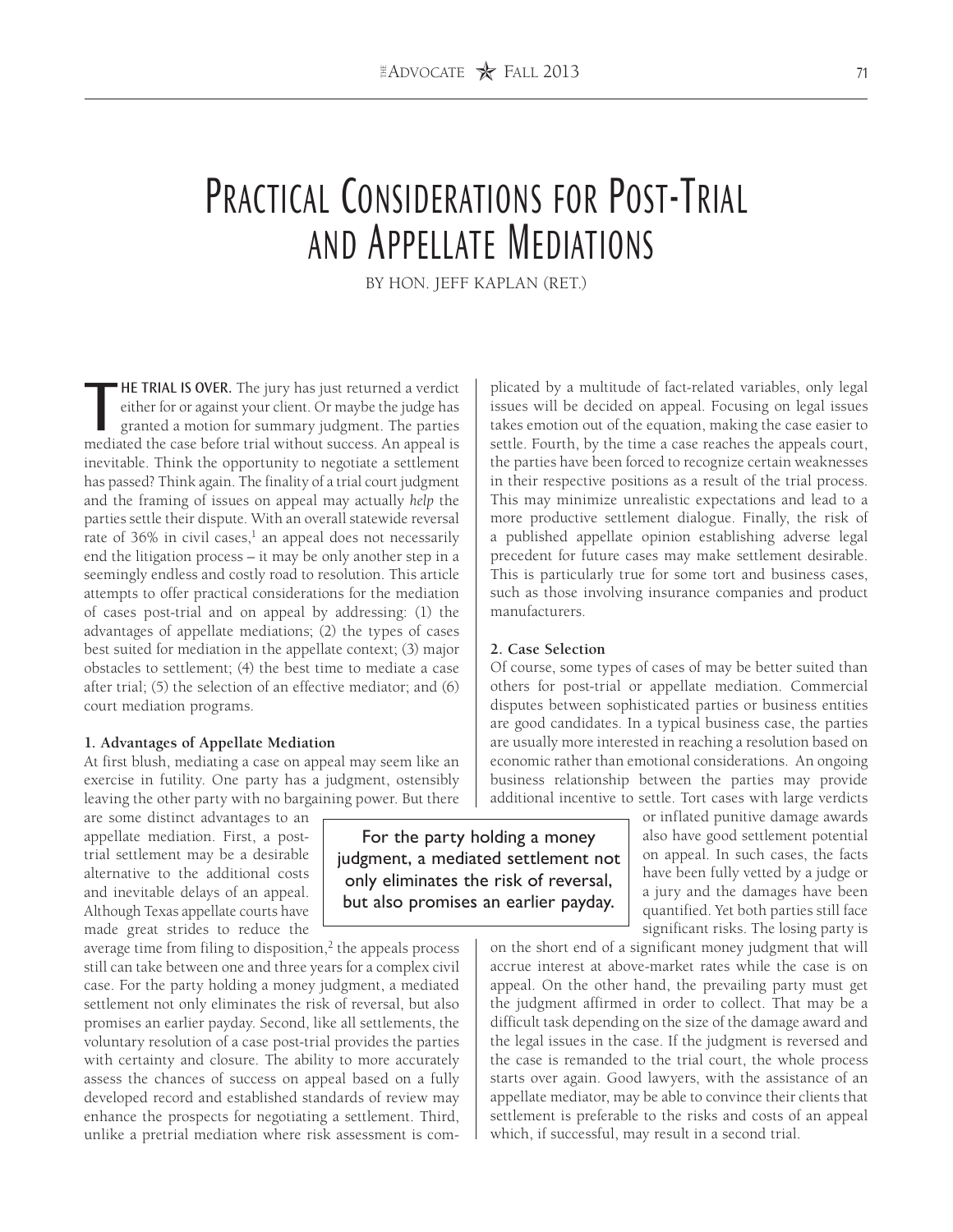Although settlement is possible in any case, some types of cases have less settlement potential on appeal. Take-nothing summary judgments are especially difficult to settle. In such cases, the prevailing party has "two bites at the apple." Even if the summary judgment is reversed, the case will be remanded for a trial on the merits. As a result, there is little incentive for the prevailing party to settle unless and until the summary judgment is reversed.<sup>3</sup>Appeals from non-monetary judgments, such as injunctions and declaratory judgments, are also difficult to mediate.

## **3. Obstacles to Settlement**

The major obstacle to settlement on appeal is the perceived shift in the balance of power. One party has a judgment, which leads to a reduced sense of risk and greater confidence in the ultimate outcome. Another obstacle is that the parties and trial counsel tend to become more entrenched in their positions over time. If the case was tried on the merits, both sides already have a considerable amount of sunken costs. It is also likely that the case was unsuccessfully mediated at least once at the trial level, giving rise to skepticism that another mediation at the appellate level will yield different results. Yet none of these obstacles are insurmountable. An appellate lawyer, preferably one who was not involved in the trial, can provide a fresh perspective on the risks of an appeal and the benefits of settlement. For example, even a sophisticated client may not fully understand that the appellate process is governed by legal standards of review rather than the more familiar standards of proof used by trial judges and juries to resolve factual disputes. Certain standards of review, such as abuse of discretion and factual insufficiency, rarely result in reversal. In contrast, the chances of reversal are much greater under a de novo standard of review.<sup>4</sup> A good lawyer, with the assistance of the mediator, can explain the framework used by the appellate court to decide the appeal.

#### **4. Timing**

Ideally, the best time for a post-trial mediation is after the verdict but before the judgment is rendered. At that point, the fact issues have been resolved, but neither side has incurred the high costs of post-trial and appellate briefing. There is also an element of risk to both sides in not knowing how the judge will rule on post-verdict motions. In some cases, the parties may want to explore settlement after entry of the judgment, but either before or shortly after the notice of appeal is filed. By that time, the results in the trial court have been quantified, but the parties have not yet incurred the substantial costs of filing the record and briefing the issues on appeal. Mediation shortly after entry of judgment is especially desirable in cases where the losing party is concerned about its ability to post

a supersedeas bond. In other cases, the parties may want to mediate after the record is filed and briefing is completed. If the appeal involves complex or novel legal issues, briefing may help the mediator and opposing counsel better evaluate the risks and more accurately predict the outcome of the appeal. Of course, those benefits must be weighed against the costs incurred to that point, which may make the case more difficult to settle.

## **5. Selection of the Mediator**

Choosing the right mediator is critical to the success of a post-trial or appellate mediation. At a minimum, the mediator should understand the applicable standards of review and the substantive law involved in the appeal. It is also helpful if the mediator is familiar with recent trends of Texas appellate courts. Whether the mediator is a former appellate judge or an experienced practitioner, the parties should select someone who has the credibility needed to encourage both sides to realistically assess the risks of an appeal and negotiate in a meaningful way. A strong mediator who openly challenges legal arguments can serve as a "reality check" to lawyers and their clients, thereby facilitating settlement. Like all neutrals, the appellate mediator must take a balanced and evenhanded approach in dealing with the parties and their attorneys. Preparation is key. A good mediator must be willing to invest substantial time both before and, if necessary, after the mediation session. If a settlement is not reached at the mediation, the mediator should be committed to working with the parties until the case is resolved. Finally, a good mediator must be willing and able to craft creative solutions to complex problems. Look for a mediator who can "think outside the box."

### **6. Court Mediation Programs**

Even if the parties are not inclined to mediate, an appellate court may refer the case to alternative dispute resolution.<sup>5</sup> As part of the docketing statement in most civil cases, the parties are asked to provide basic information about the nature of the dispute, the amount in controversy, the procedural posture of the appeal, and prior mediation attempts. Once the docketing statement is completed, the court determines whether the case should be referred to mediation or continue along the normal appellate track. If the case is referred to mediation, any party may object within ten days after receiving notice of the referral.<sup>6</sup> The court must withdraw the mediation order if there is a reasonable basis for the objection.7 Three Texas intermediate appeals courts – the Fifth Court of Appeals in Dallas and the First and Fourteenth Courts of Appeals in Houston – have the most active mediation programs. The Fifth Circuit Court of Appeals, through its appellate conference